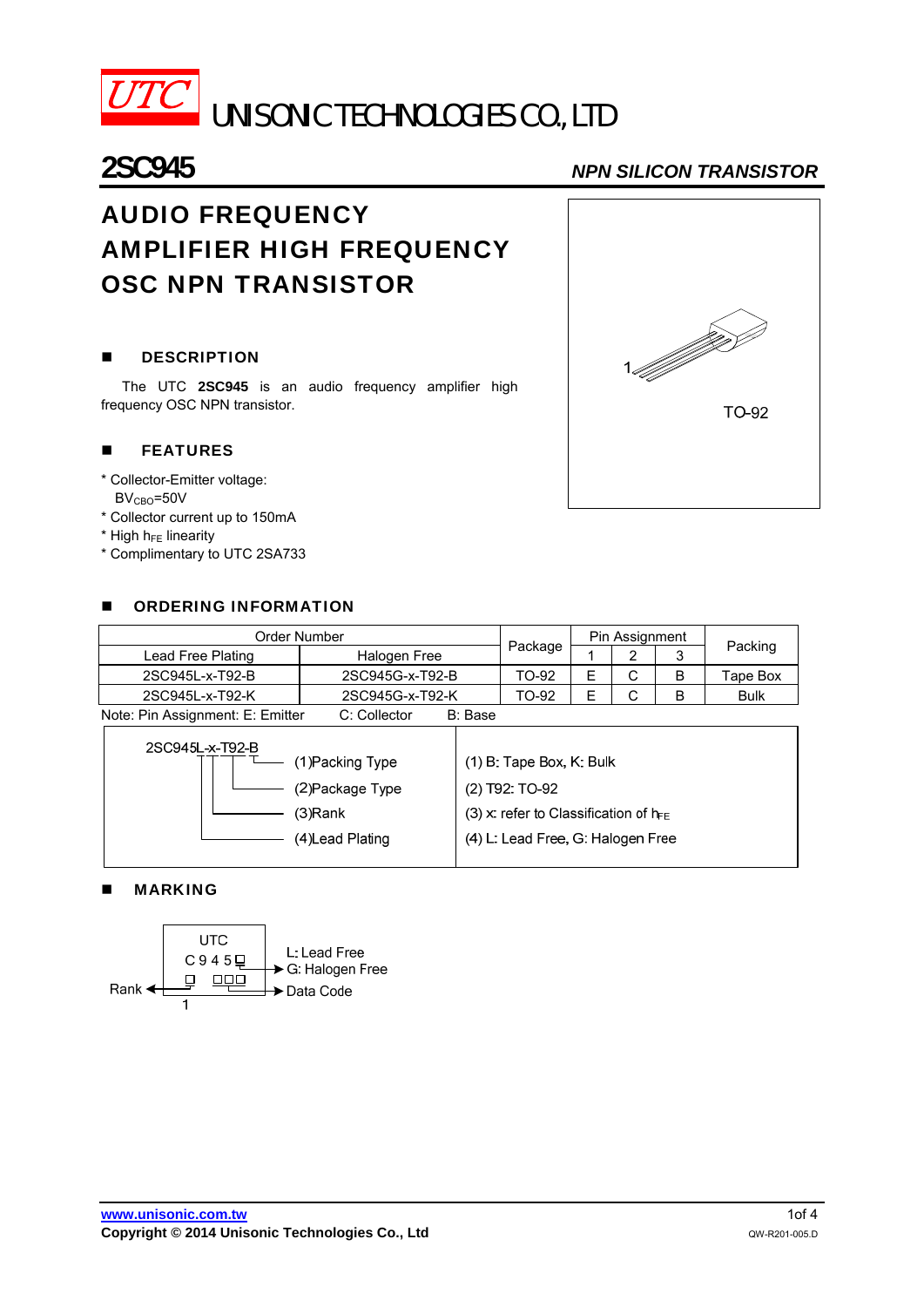#### **ABSOLUTE MAXIMUM RATINGS**  $(T_A=25^{\circ}C,$  unless otherwise specified )

| <b>PARAMETER</b>               | <b>SYMBOL</b>             | <b>RATING</b> | UNIT        |
|--------------------------------|---------------------------|---------------|-------------|
| Collector-Base Voltage         | V <sub>CBO</sub>          | 60            |             |
| Collector-Emitter Voltage      | V <sub>CEO</sub>          | 50            |             |
| Emitter-Base Voltage           | V <sub>EBO</sub>          | 5             |             |
| Collector Dissipation(Ta=25°C) | $P_{C}$                   | 250           | mW          |
| Collector Current              | Ic.                       | 150           | mA          |
| <b>Base Current</b>            | Iв.                       | 50            | mA          |
| Junction Temperature           |                           | 125           | $^{\circ}C$ |
| Storage Temperature            | $\mathsf{T}_{\text{STG}}$ | $-55 - +150$  | °C          |

Note: Absolute maximum ratings are those values beyond which the device could be permanently damaged. Absolute maximum ratings are stress ratings only and functional device operation is not implied.

#### **ELECTRICAL CHARACTERISTICS**  $(T_A = 25^\circ C, \text{ unless otherwise specified})$

| <b>PARAMETER</b>                            | <b>SYMBOL</b>     | <b>TEST CONDITIONS</b>                          | <b>MIN</b> | TYP | <b>MAX</b> | <b>UNIT</b> |
|---------------------------------------------|-------------------|-------------------------------------------------|------------|-----|------------|-------------|
| Collector-Base Breakdown Voltage            | BV <sub>CBO</sub> | $I_c = 100 \mu A$ , $I_E = 0$                   | 60         |     |            | V           |
| Collector-Emitter Breakdown Voltage         | $BV_{CEO}$        | $IC=10mA, IB=0$                                 | 50         |     |            | V           |
| <b>Collector Cut-Off Current</b>            | Iсво              | $V_{CB} = 40V$ , I <sub>E</sub> =0              |            |     | 100        | nA          |
| <b>Emitter Cut-Off Current</b>              | <b>IEBO</b>       | $V_{EB}$ =3V, I $_C$ =0                         |            |     | 100        | nA          |
| <b>DC Current Gain</b>                      | $h_{FE}$          | $V_{CE}$ =6V, $I_C$ =1mA                        | 90         |     | 600        |             |
| <b>Collector-Emitter Saturation Voltage</b> | $V_{CE(SAT)}$     | $IC=100mA$ , $IB=10mA$                          |            | 0.1 | 0.3        | V           |
| Current Gain Bandwidth Product              | Ťт                | $V_{CE}$ =10V, I <sub>C</sub> =50mA             | 100        | 190 |            | <b>MHz</b>  |
| <b>Output Capacitance</b>                   | $C_{ob}$          | $V_{CB}$ =10V, I <sub>E</sub> =0, f=1MHz        |            | 2.0 | 3.0        | рF          |
| Noise Figure                                | <b>NF</b>         | $IC=-0.1mA, VCE=6V$<br>$RG=10k\Omega$ . f=100Hz |            | 4.0 | 6.0        | dB          |

#### $\blacksquare$  CLASSIFICATION OF  $h_{FE}$

| RANK       |    |  |      |
|------------|----|--|------|
| $\sim$ $-$ | nr |  | -600 |

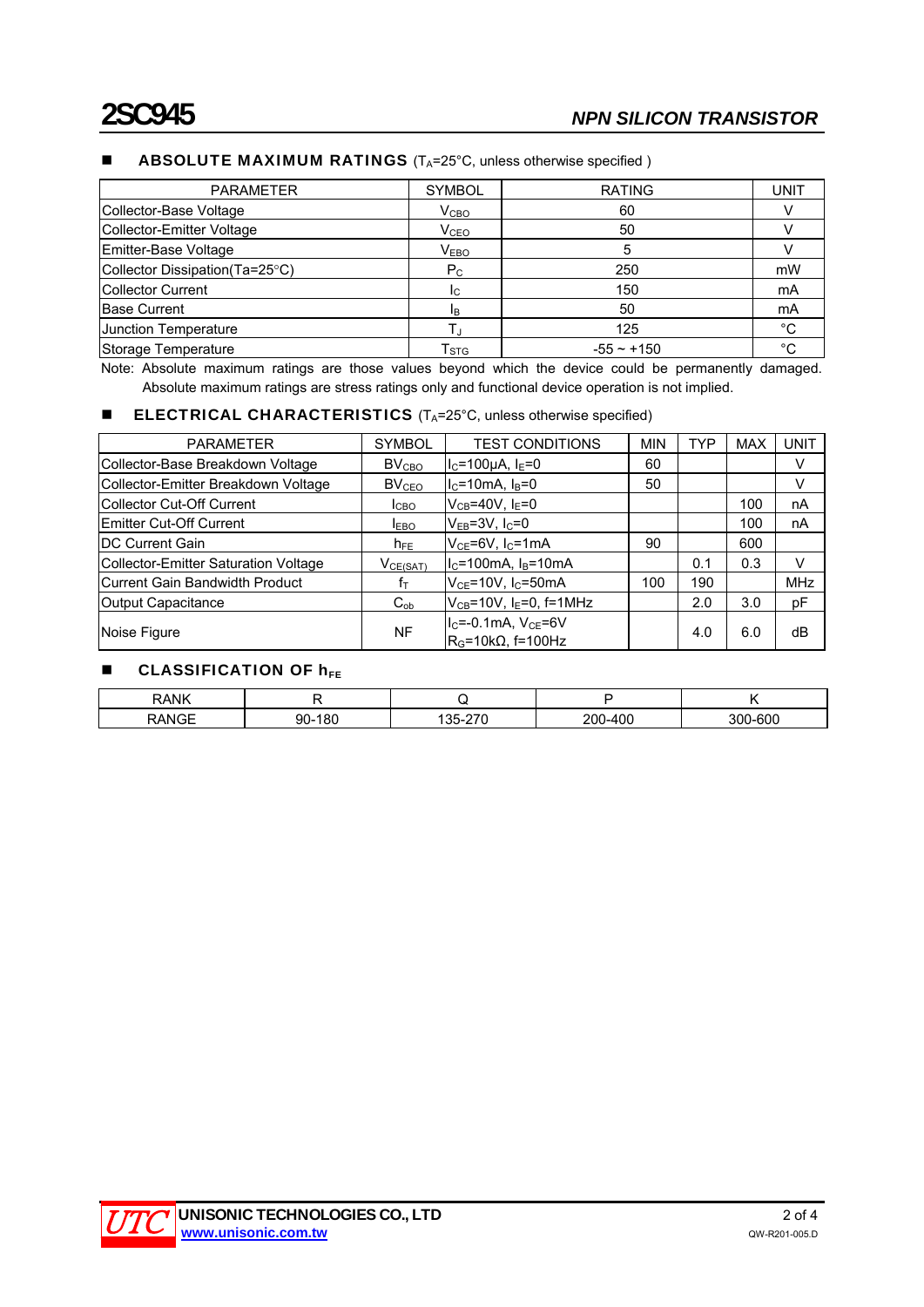### TYPICAL CHARACTERISTICS



Base-Emitter on Voltage